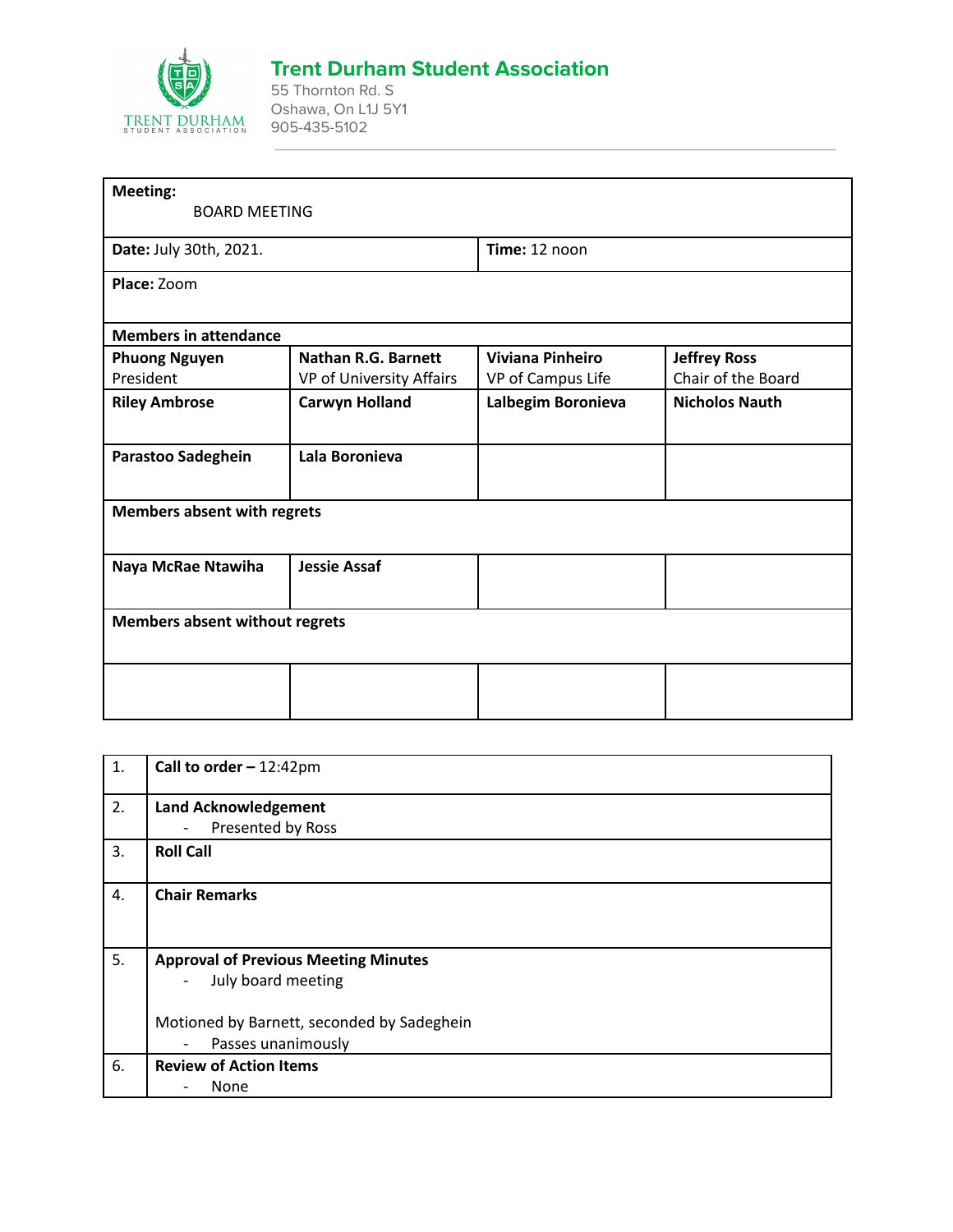

| 7.  | <b>Call for New Business</b>                                                                                                                                            |
|-----|-------------------------------------------------------------------------------------------------------------------------------------------------------------------------|
|     | Barnett adding new business - CASA                                                                                                                                      |
|     |                                                                                                                                                                         |
|     | Motioned by Nguyen, seconded by Pinheiro                                                                                                                                |
|     | Passes unanimously                                                                                                                                                      |
|     |                                                                                                                                                                         |
| 8.  | <b>Approval of Agenda</b>                                                                                                                                               |
|     | Motioned by Ambrose, seconded by Nguyen                                                                                                                                 |
|     | Passes unanimously                                                                                                                                                      |
| 9.  | <b>Declaration of Conflict of Interest</b>                                                                                                                              |
| 10. | <b>Executive Updates</b>                                                                                                                                                |
|     | Overview of exec updates (Attached in board drives)                                                                                                                     |
|     | The three executives gave an update of what they have been working on over the past month in                                                                            |
|     | July.                                                                                                                                                                   |
|     | No questions asked                                                                                                                                                      |
| 11. | <b>Board Updates</b>                                                                                                                                                    |
|     | None                                                                                                                                                                    |
| 12  | <b>CASA Membership - Observer Status</b>                                                                                                                                |
|     | Barnett went over the reasons why we should join CASA as an observer and the benefits it comes<br>with.                                                                 |
|     | Ambrose: How does joining CASA affect your time?                                                                                                                        |
|     | Barnett: CASA gives flexibility as to how involved each executive can be.                                                                                               |
|     | Holland: Every organization should reflect its membership. I would love the assurance to see<br>certain issues affecting visible minorities being advocated for by CASA |
|     |                                                                                                                                                                         |
|     | BIRT TDSA joins CASA as an observer on a 2 year contract.                                                                                                               |
|     | Motioned by Barnett, seconded by Ambrose                                                                                                                                |
|     | Passes unanimously                                                                                                                                                      |
| 12  | <b>Terms and Reference for Financial Aid Funds</b>                                                                                                                      |
|     | Phuong went over the terms and conditions for the terms and condition.                                                                                                  |
|     | Ambrose: For the terms and conditions for Emergency Bursary, how are you going to enforce the                                                                           |
|     | point about applicants exhausting all other available funding options                                                                                                   |
|     | Osazuwa: We are going to try to be as flexible as possible.                                                                                                             |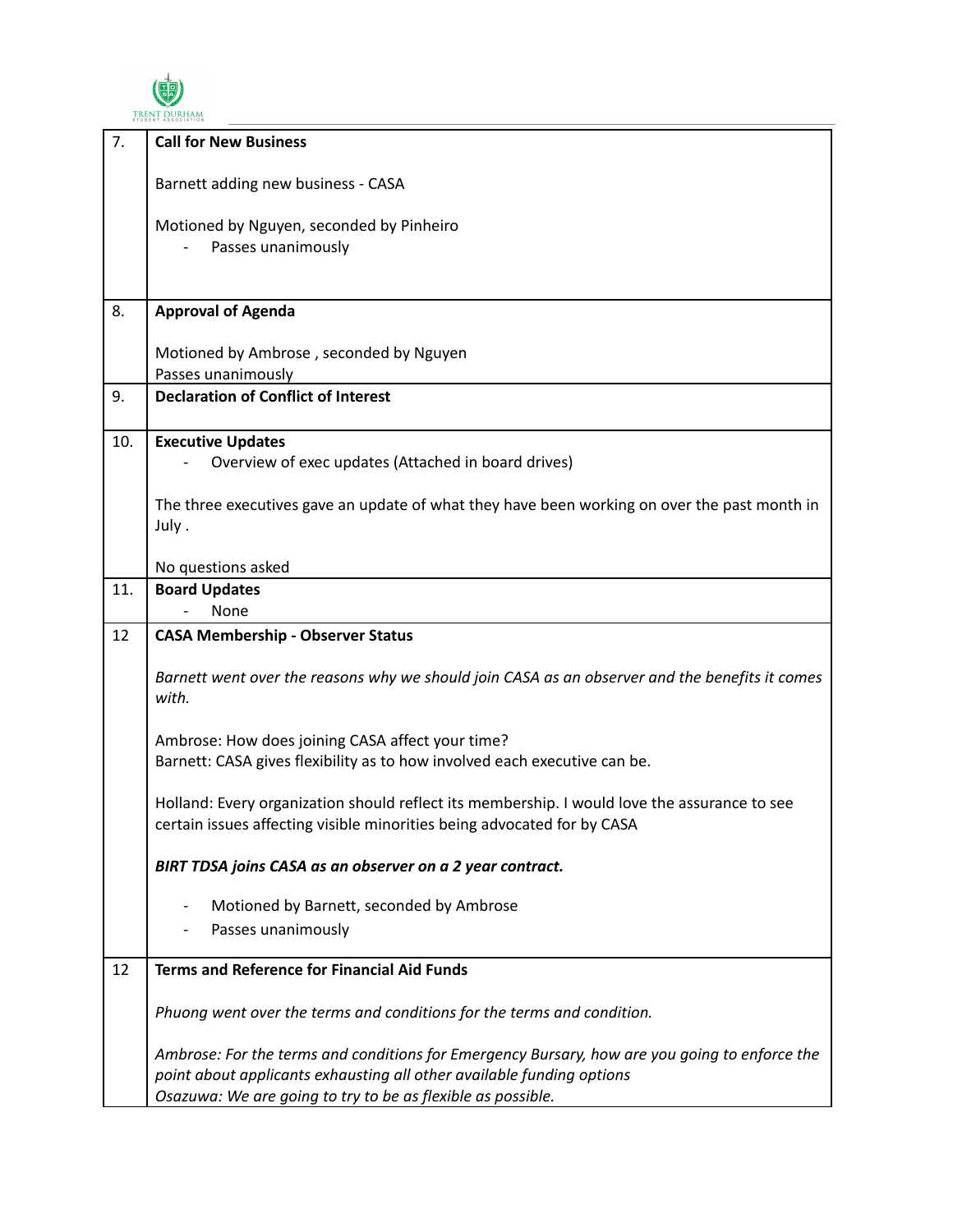

|     | Sadeghein: Can we increase the maximum of \$500?<br>Barnett: That is the maximum we can give out without having to fill out tax forms. It costs us<br>money to be able to do that.<br>We also provide additional resources to students to help them through the process.                                                                                                                                                                                                                                                                                                                                                                                       |  |  |  |
|-----|----------------------------------------------------------------------------------------------------------------------------------------------------------------------------------------------------------------------------------------------------------------------------------------------------------------------------------------------------------------------------------------------------------------------------------------------------------------------------------------------------------------------------------------------------------------------------------------------------------------------------------------------------------------|--|--|--|
|     | BIRT TDSA approves the Terms and Reference for TDSA Financial Aid Funds                                                                                                                                                                                                                                                                                                                                                                                                                                                                                                                                                                                        |  |  |  |
|     | Motioned by Nguyen, seconded by Holland<br>$\overline{\phantom{a}}$<br>Passes unanimously                                                                                                                                                                                                                                                                                                                                                                                                                                                                                                                                                                      |  |  |  |
| 13  | <b>Marketing and Communications Assistant Job Description</b>                                                                                                                                                                                                                                                                                                                                                                                                                                                                                                                                                                                                  |  |  |  |
|     | Nguyen went over the Job Description. We are hoping to utilize the TWSP and Trent<br>International grant to cover the cost. She also discussed making a change to make it<br>non-mandatory to be receiving OSAP to qualify for the job                                                                                                                                                                                                                                                                                                                                                                                                                         |  |  |  |
|     | Ambrose: Are you suggesting we make the change now?<br>Nguyen: Let's make the change now                                                                                                                                                                                                                                                                                                                                                                                                                                                                                                                                                                       |  |  |  |
|     | BIRT TDSA board of directors approve the Marketing and Communications Assistant Job<br>Description.<br>Motioned by Nguyen, seconded by Ambrose<br>$\blacksquare$                                                                                                                                                                                                                                                                                                                                                                                                                                                                                               |  |  |  |
|     | Motion passes unanimously<br>$\overline{\phantom{a}}$                                                                                                                                                                                                                                                                                                                                                                                                                                                                                                                                                                                                          |  |  |  |
| 14. | <b>Events Coordinator Job Description</b><br>Pinheiro went over the Events coordinator Job Description.                                                                                                                                                                                                                                                                                                                                                                                                                                                                                                                                                        |  |  |  |
|     | BIRT TDSA board of directors approve the Events Coordinator Job Description.<br>Motioned by Pinheiro, seconded by Barnett<br>Motion passes unanimously                                                                                                                                                                                                                                                                                                                                                                                                                                                                                                         |  |  |  |
| 15. | Covid -19 back to campus update                                                                                                                                                                                                                                                                                                                                                                                                                                                                                                                                                                                                                                |  |  |  |
|     | Ambrose: Do the executives have any update on return to campus?<br>Nguyen: Orientation will be in person. Attending is the expectation. Returning students are also<br>encouraged to attend the social events. Students will still have to wear masks on campus<br>Ambrose: Has there been any advocacy effort<br>Barnett: We are working with TCSA to have a campaign to encourage people to get vaccinated<br>Sadeghein: Will some Orientation events be online?<br>Pinheiro: I will bring this up with Chris to make sure that we have some events online.<br>Nguyen: We have some orientation event leaders who are online only. They will help with that. |  |  |  |

 $\overline{\mathsf{h}}$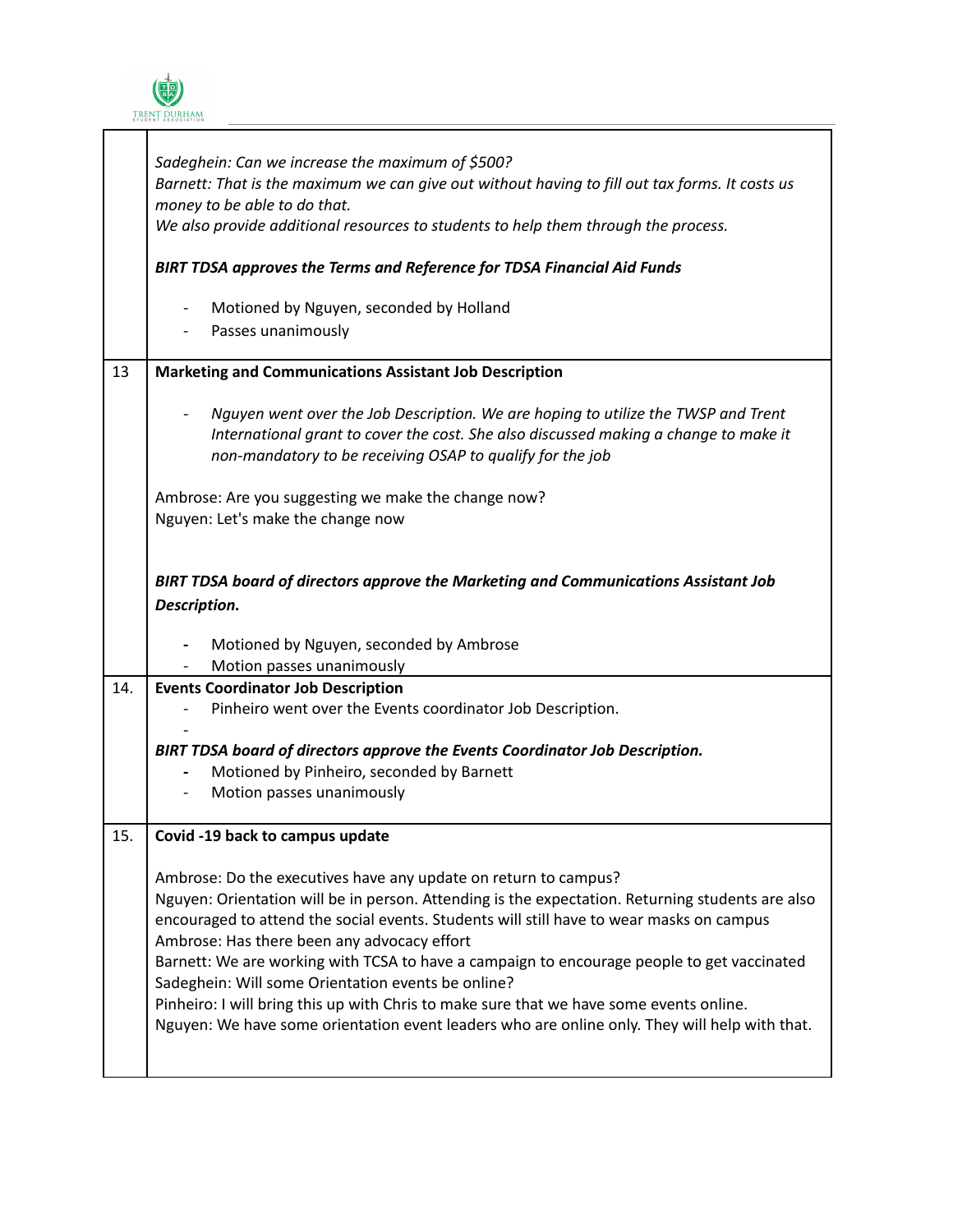

| 16. | <b>Terms and Reference for TDSA Committees</b>                                                                                                                                                                                                                                                                                                                                                                 |  |  |
|-----|----------------------------------------------------------------------------------------------------------------------------------------------------------------------------------------------------------------------------------------------------------------------------------------------------------------------------------------------------------------------------------------------------------------|--|--|
|     | Nguyen went over the changes to the Terms and Reference for TDSA Committees.                                                                                                                                                                                                                                                                                                                                   |  |  |
|     | Ambrose would like to see "Board of director member" changed to "member of the board of<br>directors"                                                                                                                                                                                                                                                                                                          |  |  |
|     | BIRT TDSA Board of Directors approves the Terms and Reference for TDSA Committees                                                                                                                                                                                                                                                                                                                              |  |  |
|     | Motioned by Nguyen, seconded by Sadeghein<br>$\qquad \qquad -$                                                                                                                                                                                                                                                                                                                                                 |  |  |
|     | Passes unanimously                                                                                                                                                                                                                                                                                                                                                                                             |  |  |
| 17. | <b>Incoming International Student Support</b>                                                                                                                                                                                                                                                                                                                                                                  |  |  |
|     | Boronieva went over the hardship international students are facing. She would like to<br>see the TDSA support International students.                                                                                                                                                                                                                                                                          |  |  |
|     | Barnett: Is there anything in particular you would like to see us do?<br>$\qquad \qquad \blacksquare$                                                                                                                                                                                                                                                                                                          |  |  |
|     | Boronieva: Are we going to have an International Student Advisor on Durham campus?<br>-                                                                                                                                                                                                                                                                                                                        |  |  |
|     | Sadeghein: Can the TDSA cover the PCR cost for International students?                                                                                                                                                                                                                                                                                                                                         |  |  |
|     | Boronieva: The cost of spending \$200 on a pcr test can be expensive on families. Can<br>$\qquad \qquad \blacksquare$<br>this be covered in the emergency funding.                                                                                                                                                                                                                                             |  |  |
|     | Nguyen: Incredibly frustrating that we don't have an International advisor on campus. I<br>$\qquad \qquad -$<br>can ask the administration if there is a plan to have one on campus. I dont have high<br>hopes for this. I would have to check with UHIP and Student VIP to see if they can cover<br>the pcr test, but I don't see any reason why our emergency bursary won't be able to<br>cover those costs. |  |  |
|     | Ambrose: Would we need to expand the emergency bursary for this?                                                                                                                                                                                                                                                                                                                                               |  |  |
|     | Nguyen: I think this falls perfectly into the Emergency bursary fund                                                                                                                                                                                                                                                                                                                                           |  |  |
|     | Barnett: We tell people if they can't pay for a PCR test, they should apply for emergency<br>$\overline{\phantom{a}}$<br>funding.                                                                                                                                                                                                                                                                              |  |  |
|     | Ambrose: Would it make sense to push the emergency bursary on social media and<br>highlight the fact that it could be used for PCR testing.                                                                                                                                                                                                                                                                    |  |  |
|     | Barnett: when we do the vax campaign on the international students section, i can add<br>something in                                                                                                                                                                                                                                                                                                          |  |  |
|     | Sadeghein: It is not 'crazy' for the International student staff to come down once a week<br>to the Durham campus.                                                                                                                                                                                                                                                                                             |  |  |
|     | Nguyen: That staff should be accessible to our video calls and emails.<br>-                                                                                                                                                                                                                                                                                                                                    |  |  |
|     | Boronieva: Sometimes the staff don't pick up their phones when I call. My tuition fee<br>compared to the services I get from the office doesn't add up. This is a very frustrating                                                                                                                                                                                                                             |  |  |
|     | topic for me. It takes 2 - 3 days to just get a response.<br>Sadeghein: We can offer flexible office space such as the TDSA office. Going to<br>$\qquad \qquad -$                                                                                                                                                                                                                                              |  |  |
|     | Peterborough campus is not easy for people.                                                                                                                                                                                                                                                                                                                                                                    |  |  |
|     | Ambrose: I think we all agree that more support is necessary. What could the TDSA do<br>to push the University to support International students better?                                                                                                                                                                                                                                                       |  |  |